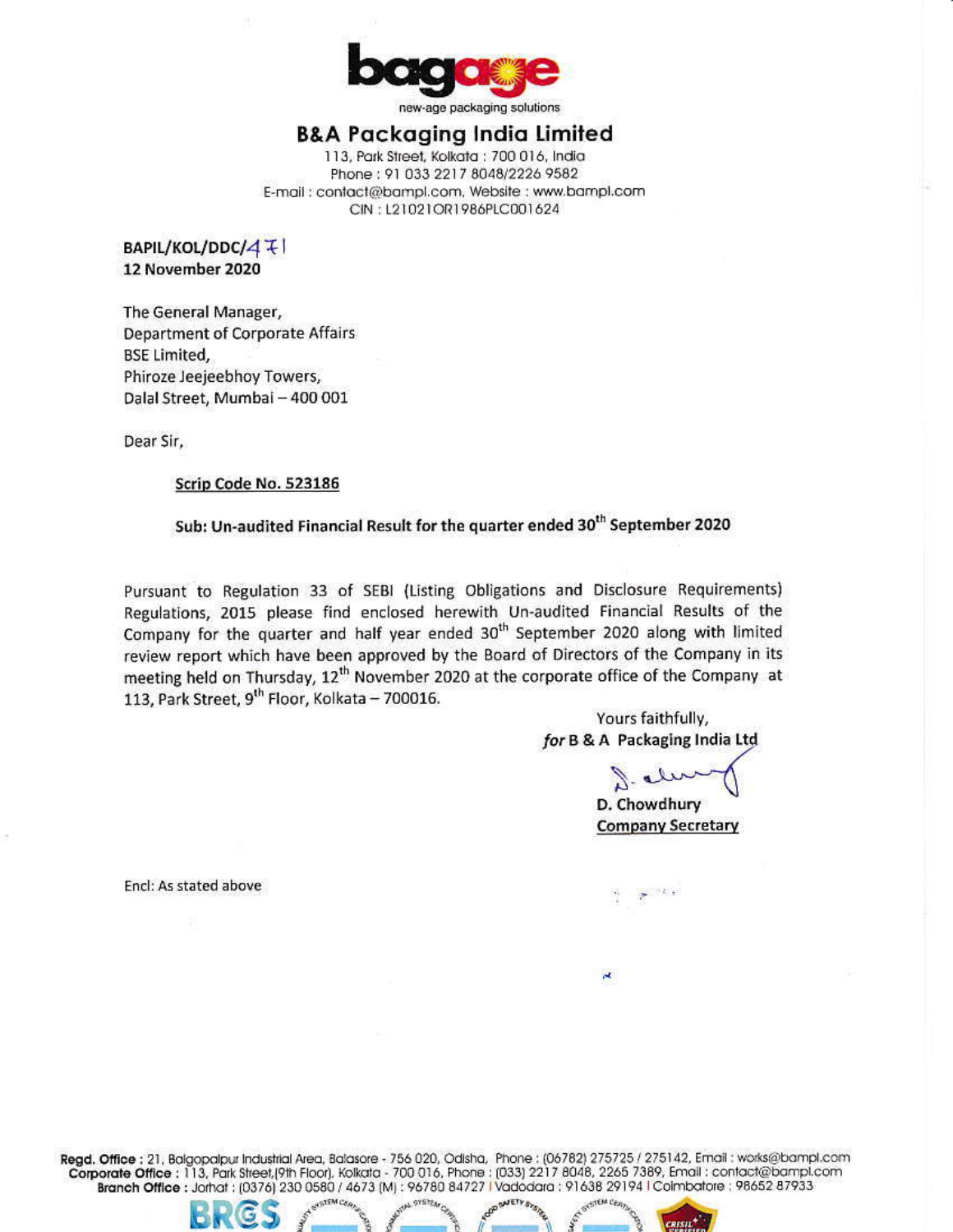# Ghosal, Basu & Ray

### **Chartered Accountants**

8/2 Kiron Sankar Roy Road, 2nd floor, Room No. 28, Kolkata 700 001 Telephone 2243 9185, Telefax 2210 1182, e-mail gbr1991@gmail.com

Independent Auditors' Limited Review Report on the Quarterly Unaudited Financial Results of B&A Packaging India Limited Pursuant to Regulation 33 of the SEBI (Listing Obligations and Disclosure Requirements) Regulations, 2015, as amended

## TO THE BOARD OF DIRECTORS OF **B & A PACKAGING INDIA LIMITED**

- We have reviewed the accompanying statement of unaudited financial results of  $B$  & A 1. Packaging India Limited ("the Company") for the quarter ended 30<sup>th</sup> September, 2020 pursuant to the requirements of Regulation 33 of the SEBI (Listing Obligations and Disclosure Requirements) Regulations, 2015, as amended, read with SEBI Circular No. CIR/CFD/CMD1/44/2020 dated 29<sup>th</sup> March, 2019. This statement is the responsibility of the Company's Management and has been approved by the Board of Directors. Our responsibility is to issue a report on these financial statements based on our review.
- We conducted our review of the Statement in accordance with the Standard on Review 2. Engagements (SRE) 2410 "Review of Interim Financial Information Performed by the Independent Auditor of the Entity", issued by the Institute of Chartered Accountants of India. This standard requires that we plan and perform the review to obtain moderate assurance as to whether the financial statements are free of material misstatement. A review is limited primarily to inquiries of company personnel and analytical procedures applied to financial data and thus provide less assurance than an audit. We have not performed an audit and accordingly, we do not express an audit opinion.
- Based on our review conducted as above, nothing has come to our attention that causes us to 3. believe that the accompanying statement of unaudited financial results prepared in accordance with applicable accounting standards and other recognized accounting practices and policies has not disclosed the information required to be disclosed in terms of Regulation 33 of the SEBI (Listing Obligations and Disclosure Requirements) Regulations, 2015 including the manner in which it is to be disclosed, or that it contains any material misstatement.

For Ghosal, Basu & Ray **Chartered Accountants** (FRN: 315080E)

**Tapan Kumar Das** Partner (Membership No. 050661) UDIN: 20050661AAAAAG6505

Place: Kolkata Date: November 12, 2020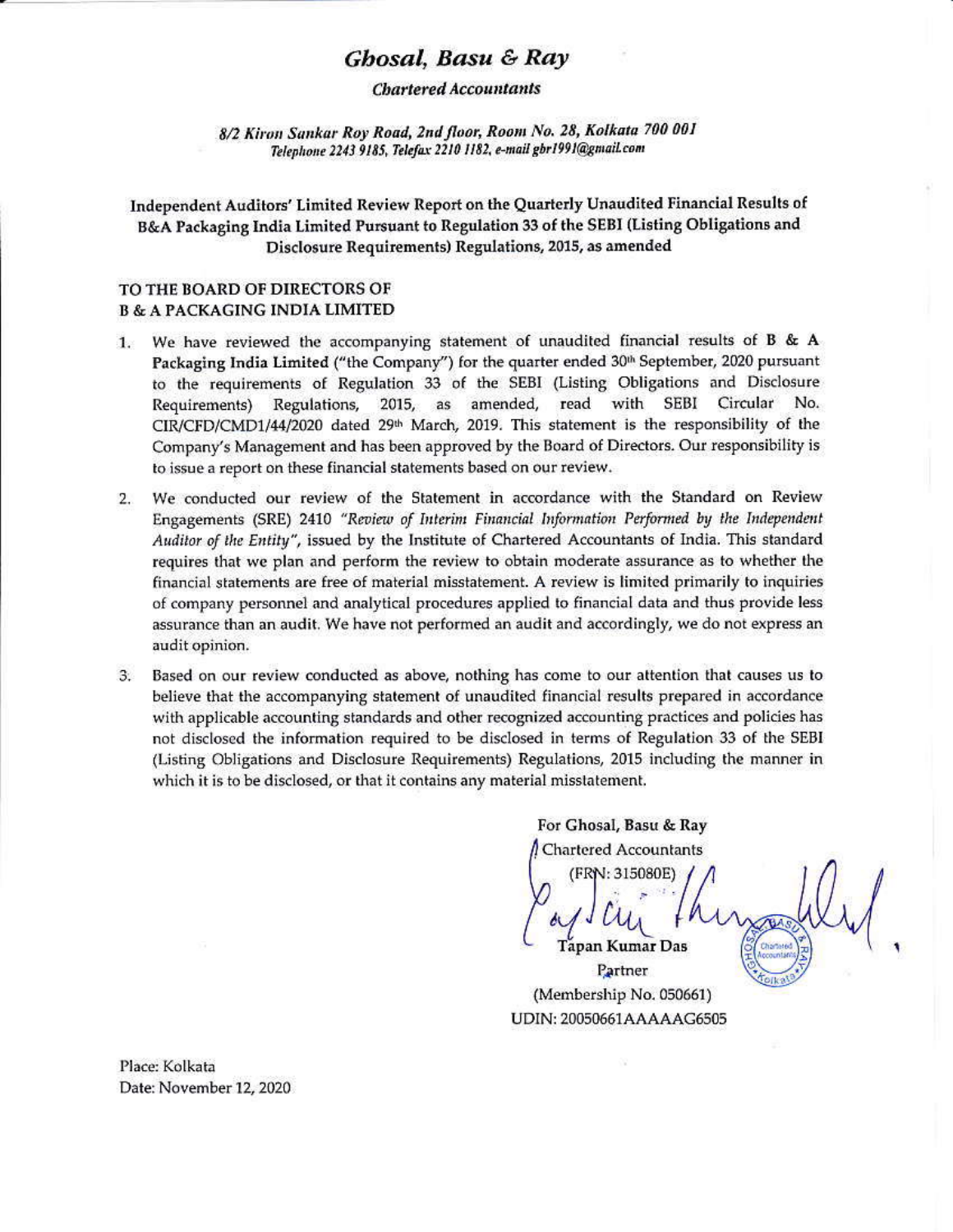### **B & A PACKAGING INDIA LIMITED** CIN - L210210R1986PLC001624



# Regd. Office: 22, Balgopalpur Industrial Area,Balasare- 756020, Odisha

Phone: 033 22269582, E-mail: contact@bampl.com, Website: www.bampl.com

STATEMENT OF UNAUDITED FINANCIAL RESULTS FOR THE THREE AND SIX MONTHS ENDED 30TH SEPT, 2020

|          |                                                                                                                          | (Rs. in Lacs except where otherwise stated) |                          |                                 |                  |                | <b>Twelve Months</b> |
|----------|--------------------------------------------------------------------------------------------------------------------------|---------------------------------------------|--------------------------|---------------------------------|------------------|----------------|----------------------|
|          |                                                                                                                          | Three months ended                          |                          |                                 | Six months ended |                | ended                |
| $PART-1$ | Particulars                                                                                                              | 30th Sep 2020                               | 30th June<br>2020        | 30th Sep 2019                   | 30th Sep 2020    | 30th Sep 2019  | 31st March<br>2020   |
|          |                                                                                                                          | Unaudited                                   | <b>Unaudited</b>         | Unaudited                       | Unaudited        | Unaudited      | Audited              |
|          |                                                                                                                          | 2868.38                                     | 2077.99                  | 2246.80                         | 4946.37          | 4260.60        | 7569.91              |
| ΙI       | Revenue from operations                                                                                                  | 20.49                                       | 0.03                     | 8.07                            | 20.52            | 11.74          | 62.53                |
| II       | Other Income                                                                                                             | 2888.87                                     | 2078.02                  | 2254.87                         | 4966.89          | 4272.34        | 7632.44              |
| III      | Total Income (I+II)                                                                                                      |                                             |                          |                                 |                  |                |                      |
| IV       | Expenses                                                                                                                 | 1746.88                                     | 1294.69                  | 1343.66                         | 3041.57          | 2545.81        | 4711.86              |
|          | Cost of materials consumed                                                                                               |                                             |                          |                                 |                  |                |                      |
|          | Purchase of Stock-in-Trade<br>(Increase)/Decrease in inventories of Finished Goods,                                      | (16.66)                                     | (38.55)                  | 48.33                           | (55.21)          | 110.22         | 11.94                |
|          | Stock-in-Trade and Work-in-progress                                                                                      |                                             |                          |                                 |                  |                |                      |
|          |                                                                                                                          | 231.95                                      | 185.80                   | 209.10                          | 417.75           | 419.57         | 839.94               |
|          | Employee Benefit Expense                                                                                                 | 28.68                                       | 47.19                    | 43.13                           | 75.87            | 87.12          | 133.80               |
|          | Finance costs                                                                                                            | 28.98                                       | 32.39                    | 32.62                           | 61.37            | 66.42          | 129.55               |
|          | Depreciation and amortisation expense                                                                                    | 266.52                                      | 182.63                   | 237.38                          | 449.15           | 414.89         | 832.07               |
|          | Other expenses                                                                                                           | 2286.35                                     | 1704.15                  | 1914.22                         | 3990.50          | 3644.03        | 6659.16              |
|          | Total expenses (IV)                                                                                                      | 602.52                                      | 373.87                   | 340.65                          | 976.39           | 628.31         | 973.28               |
| ٧        | Profit before exceptional items and tax (III-IV)                                                                         |                                             |                          |                                 |                  |                |                      |
| VI       | <b>Exceptional items</b>                                                                                                 | 602.52                                      | 373.87                   | 340.65                          | 976.39           | 628.31         | 973.28               |
| VII      | Profit/(loss) before tax (V-VI)                                                                                          |                                             |                          |                                 |                  |                |                      |
| VIII     | Tax expense :                                                                                                            | 169.19                                      | 104.98                   | 94.76                           | 274.17           | 174.79         | 271.00               |
|          | (1) Current Tax                                                                                                          |                                             | $\overline{\phantom{a}}$ |                                 |                  |                | (50.61)              |
|          | (2) Deferred Tax                                                                                                         | u.                                          |                          |                                 |                  |                |                      |
|          | (3) Tax related to earlier years                                                                                         | 433.33                                      | 268.89                   | 245.89                          | 702.22           | 453.52         | 752.89               |
| IX       | Profit/(loss) for the period (VII-VIII)                                                                                  |                                             |                          |                                 |                  |                | (0.08)               |
| ×        | Other Comprehensive Income                                                                                               |                                             | ×                        | ÷                               |                  | $\frac{1}{2}$  | (0.10)               |
| (A)(i)   | Items that will not be reclassified to profit or loss                                                                    | 89                                          |                          |                                 |                  |                |                      |
| (ii)     | Income Tax relating to items that will not be reclassified to profit                                                     | $\overline{\mathbb{Q}}_2$                   |                          | S,                              |                  | ×.             | 0.02                 |
|          | or loss                                                                                                                  |                                             |                          |                                 |                  | œ              |                      |
| (3)(i)   | Items that will be reclassified to profit or loss<br>Income Tax relating to items that will be reclassified to profit or | t,                                          |                          |                                 |                  |                |                      |
| (ii)     |                                                                                                                          | ¥.                                          | ۰                        | ř.                              |                  | $\mathcal{L}$  |                      |
|          | loss<br>Total Comprehensive Income for the period (IX+X) (Comprising                                                     |                                             |                          |                                 |                  |                | 752.81               |
| XI       | Profit/(Loss) and Other Comprehensive Income for the period)                                                             | 433.33                                      | 268.89                   | 245.89                          | 702.22           | 453.52         |                      |
|          | Paid-up equity share capital (face value of Rs. 10/- each)                                                               | 498.03                                      | 498.03                   | 498.03                          | 498.03           | 498.03         | 498.03               |
| XII      | Reserve excluding Revoluation Reserve                                                                                    | ۰                                           | ۰                        |                                 |                  | $\blacksquare$ | 3,104.29             |
| XIII     |                                                                                                                          |                                             |                          |                                 |                  |                |                      |
| XIV      | Earnings per equity share<br>Rs.                                                                                         | 8.74                                        | 5.42                     | 4.95                            | 14.16            | 9.14           | 15.18                |
|          | (1) Basic<br>Rs.                                                                                                         | 8.74                                        | 5.42                     | 4.95                            | 14.16            | 9.14           | 15.18                |
|          | (2) Diluted<br>Earnings per equity share (for discontinued operation)                                                    |                                             |                          |                                 |                  |                |                      |
| x٧       | Rs.                                                                                                                      |                                             | ç,                       | $\sim$                          |                  |                |                      |
|          | (1) Basic<br>Rs.                                                                                                         | ò,                                          | U.                       | 26.2<br>$\hat{\mathbf{r}}$<br>× |                  | ۳              |                      |
|          | (2) Diluted<br>Earnings per equity share (for continuing and discontinued                                                |                                             |                          |                                 |                  |                |                      |
| XVI      | operation)                                                                                                               |                                             |                          |                                 |                  |                | 15.18                |
|          | Rs.<br>(1) Basic                                                                                                         | 8.74                                        | 5.42                     | 4.95                            | 14.16            | 9.14           | 15.18                |
|          | Rs.<br>(2) Diluted                                                                                                       | 8.74                                        | 5.42                     | 4.95                            | 14.16            | 9.14           |                      |



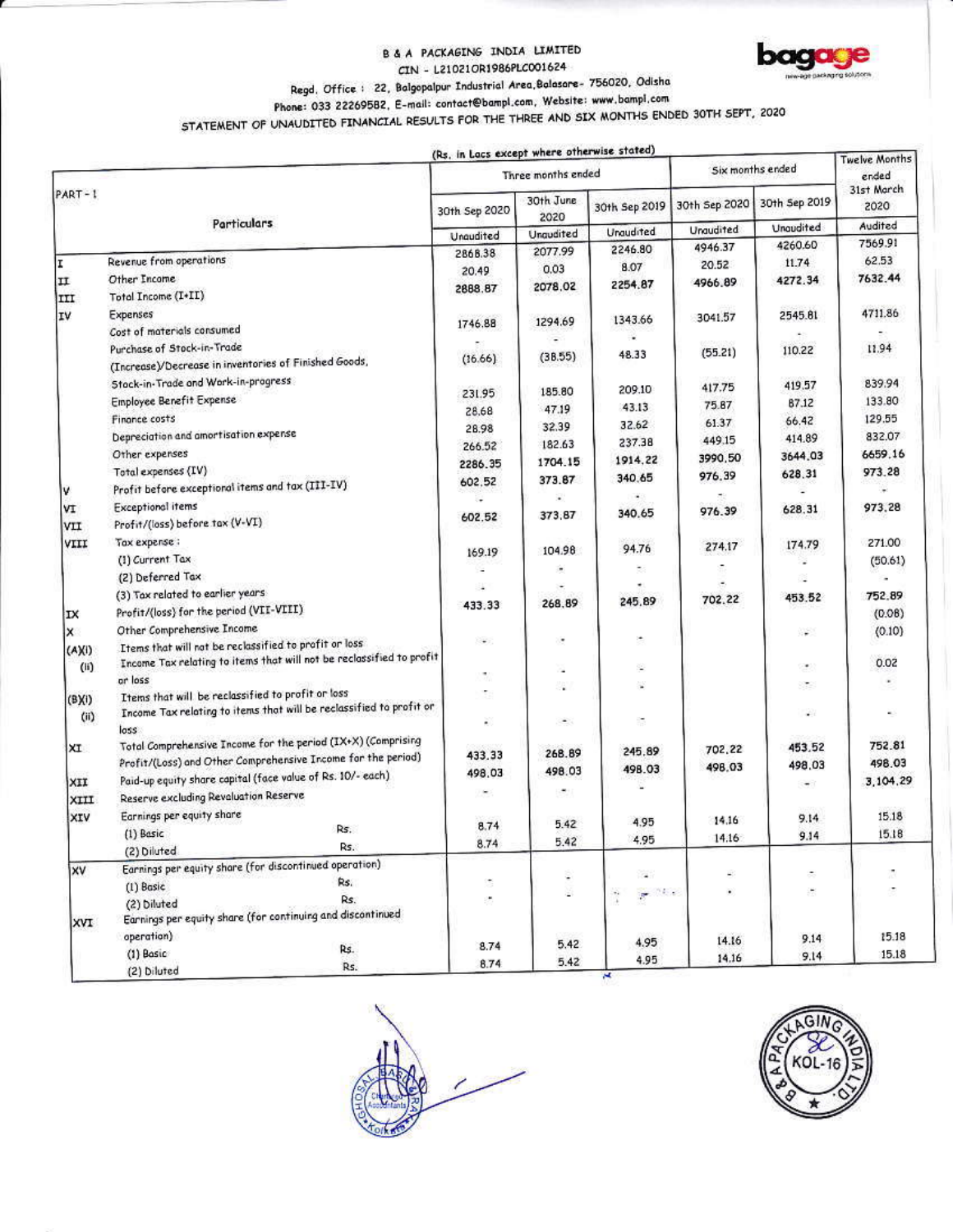### B & A PACKAGING INDIA LIMITED CIN - L21021OR1986PLC001624 Regd. Office: 22, Balgopalpur Industrial Area, Balasore- 756020, Odisha Phone: 033 22269582, E-mail: contact@bampl.com, Website: www.bampl.com



## SEGMENT-WISE REVENUE, RESULTS AND CAPITAL EMPLOYED FOR THE QUARTER ENDED 30TH SEPTEMBER, 2020

| PART-2       |                                                           |                            | 3 months ended                 |                            |                            | Six months ended           |                               |
|--------------|-----------------------------------------------------------|----------------------------|--------------------------------|----------------------------|----------------------------|----------------------------|-------------------------------|
|              | Particulars                                               | 30th Sep 2020<br>Unaudited | 30th June<br>2020<br>Unaudited | 30th Sep 2019<br>Unaudited | 30th Sep 2020<br>Unaudited | 30th Sep 2019<br>Unaudited | 31st March<br>2020<br>Audited |
|              |                                                           |                            |                                |                            |                            |                            |                               |
| $\mathbf{1}$ | Segment Revenue (Net)                                     |                            |                                |                            |                            |                            |                               |
|              | (a) Paper Sacks                                           | 1962.41                    | 1373.13                        | 1678.91                    | 3335.54                    | 3117.13                    | 5084.56                       |
|              | (b) Flexible Laminates                                    | 898.43                     | 696.02                         | 551.90                     | 1594.45                    | 1117.47                    | 2,438.02                      |
|              | (c) Unallocated                                           |                            |                                |                            |                            |                            |                               |
|              | Total                                                     | 2860.84                    | 2069,15                        | 2230.81                    | 4929.99                    | 4234.60                    | 7522.58                       |
|              | Less : Inter Segment Revenue                              |                            |                                |                            |                            |                            |                               |
|              | Net Sales/Income from Operations (Note)                   | 2860.84                    | 2069.15                        | 2230.81                    | 4929.99                    | 4234,60                    | 7522.58                       |
| 2.           | Segment Results [Profit/(Loss) Before Tax & Finance Cost] |                            |                                |                            |                            |                            |                               |
|              | (a) Paper Sacks                                           | 474.50                     | 286.12                         | 281.30                     | 760.62                     | 571.98                     | 830.36                        |
|              | (b) Flexible Laminates                                    | 156.70                     | 134.94                         | 102.48                     | 291.64                     | 143.45                     | 276.72                        |
|              | Total                                                     | 631.20                     | 421.06                         | 383.78                     | 1.052.26                   | 715.43                     | 1,107,08                      |
|              | Less: Finance costs                                       | 28.68                      | 47.19                          | 43.13                      | 75.87                      | 87.12                      | 133.80                        |
|              | Profit/(Loss) Before Tax                                  | 602.52                     | 373.87                         | 340.65                     | 976.39                     | 628.31                     | 973.28                        |
| з.           | Segment Assets (as at the end of the period)              |                            |                                |                            |                            |                            |                               |
|              | (a) Paper Sacks                                           | 4530.95                    | 3967.61                        | 3528.89                    | 4530.95                    | 3528.89                    | 3373.06                       |
|              | (b) Flexible Laminates                                    | 2719.19                    | 2472.17                        | 2098.59                    | 2719.19                    | 2098.59                    | 2167.61                       |
|              | (c) Urallocated                                           | 56.54                      | 57.05                          | 47.84                      | 56.54                      | 47.84                      | 55.05                         |
| 4.           | Segment Liabilities (as at the end of the period)         |                            |                                |                            |                            |                            |                               |
|              | (a) Paper Sacks                                           | 1590.06                    | 1109.46                        | 1415.37                    | 1590.06                    | 1415.37                    | 635.90                        |
|              | (b) Flexible Laminates                                    | 1412.07                    | 1516.15                        | 956.86                     | 1412.07                    | 956.86                     | 1357.50                       |
|              | (c) Unallocated                                           |                            |                                |                            |                            |                            |                               |





 $e^{-i\,t}$ Ť

×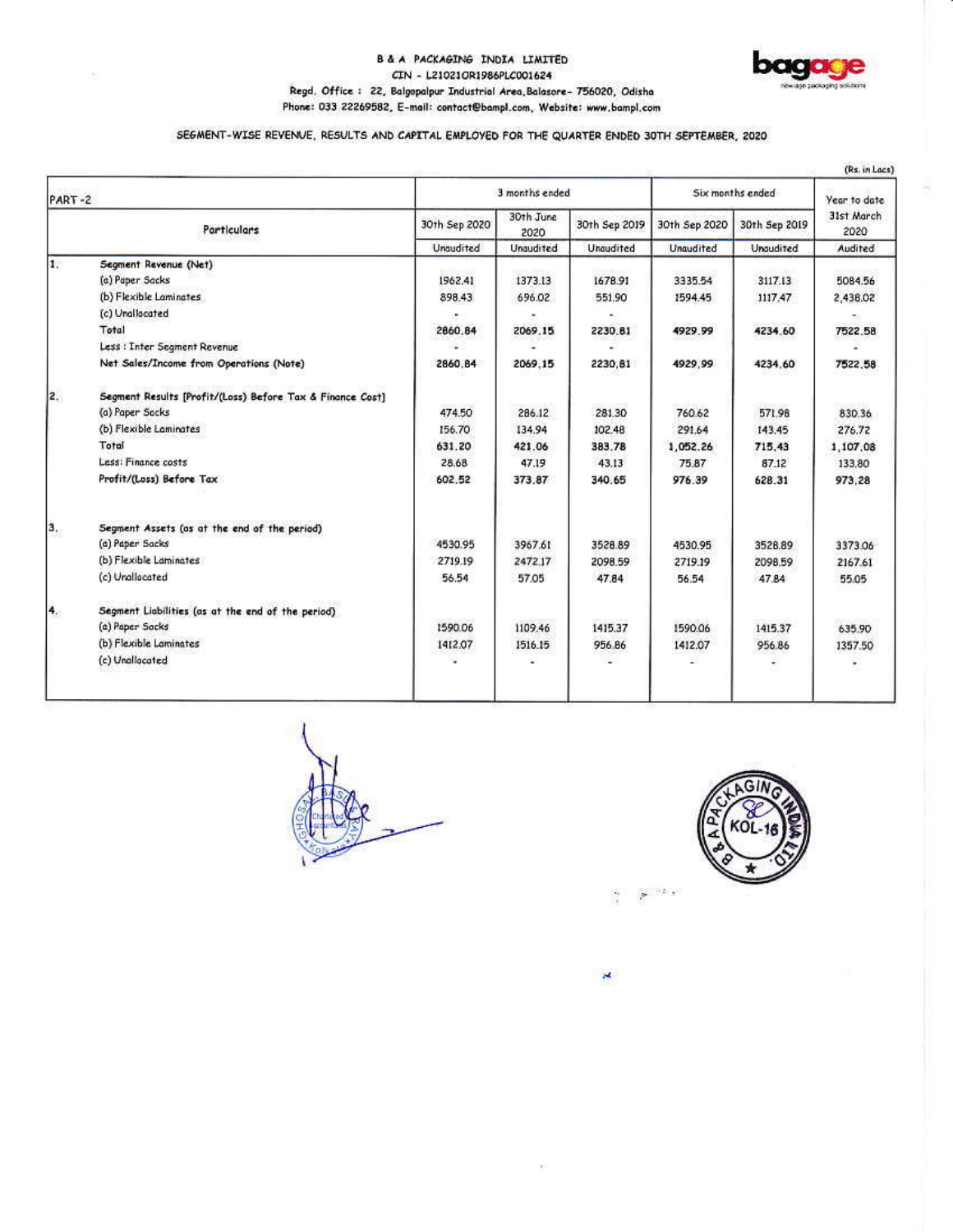## **B&A PACKAGING INDIA LIMITED.**



# Regd. Office: 22, Balgopalpur Industrial Area, Balasore - 756020, Odisha CIN: L21021OR1986PLC001624, Website: www.bampl.com E-Mail: contact@bampl.com, Contact No.: 91 033 22269582, Fax: 91 033 22651388

| STATEMENT OF ASSETS AND LIABILITIES AS AT 30TH SEPTEMBER 2020 |                | (Rs. in Lacs)   |  |
|---------------------------------------------------------------|----------------|-----------------|--|
|                                                               | 30th September |                 |  |
| Part - 3                                                      | 2020           | 31st March 2020 |  |
|                                                               | (Un-Audited)   | (Audited)       |  |
| <b>ASSETS</b>                                                 |                |                 |  |
| Non-current assets                                            |                |                 |  |
| (a) Property, Plant and Equipment                             | 1,647.02       | 1,671.52        |  |
| (b) Capital work-in-progress                                  | 21.13          | 11.86           |  |
| (c) Intangible assets (Other than Goodwill)                   | 10.19          | 12.30           |  |
| (d) Intangible assets under development                       | 14.29          | 14.29           |  |
| (e) Other non-current assets                                  | 42.25          | 40.76           |  |
| Sub-total - Non-current assets                                | 1,734.88       | 1,750.73        |  |
| <b>Current assets</b>                                         |                |                 |  |
| (a) Inventories                                               | 2,196.55       | 1,852.28        |  |
| (b) Financial Assets                                          |                |                 |  |
| (i) Trade receivables                                         | 2,645.95       | 1,688.46        |  |
| (ii) Cash and cash equivalents                                | 225.30         | 97.27           |  |
| (iii) Bank balances other than (ii) above                     | 133.45         | 107.83          |  |
| (iv) Loans                                                    | 5.02           | 3.17            |  |
| (vi) Other Financial Assets                                   | 0.41           | 0.26            |  |
| (c) Other current assets                                      | 365.12         | 95.72           |  |
| Sub-total - Current assets                                    | 5,571.80       | 3,844.99        |  |
|                                                               |                |                 |  |
| <b>Total Assets</b>                                           | 7,306.68       | 5,595.72        |  |
|                                                               |                |                 |  |
| <b>EQUITY AND LIABILITIES</b>                                 |                |                 |  |
| Equity                                                        |                |                 |  |
| (a) Equity Share capital                                      | 498.03         | 498.03          |  |
| (b) Other Equity                                              | 3,806.52       | 3,104.29        |  |
| Sub-total - Equity                                            | 4,304.55       | 3,602.32        |  |
| <b>LIABILITIES</b>                                            |                |                 |  |
| <b>Non-current liabilities</b>                                |                |                 |  |
| (a) Financial Liabilities                                     | æ              |                 |  |
| <b>Borrowings</b><br>(i)                                      | 339.67         | 258.00          |  |
| (b) Provisions                                                | 66.63          | 60.80           |  |
| (c) Deferred tax liabilities (Net)                            | 162.11         | 162.11          |  |
| Sub-total - Non-current liabilities                           | 568.41         | 480.91          |  |
| <b>Current liabilities</b>                                    |                |                 |  |
| (a) Financial Liabilities                                     |                |                 |  |
| (i) Borrowings                                                | 746.47         | 360.67          |  |
| (ii) Trade payables                                           | 1,072.36       | 803.18          |  |
| (iii) Other financial liabilities                             | 151.78         | 136.71          |  |
| (b) Other current liabilities                                 | 314.34         | 127.04          |  |
| (c) Provisions                                                | 56.42          | 42.65           |  |
| (d) Current Tax Liabilities (Net)                             | 92.35          | 42.24           |  |
| Sub-total - Current liabilities                               | 2,433.72       | 1,512.49        |  |
| <b>Total Equity and Liabilities</b>                           | 7,306.68       | 5,595.72        |  |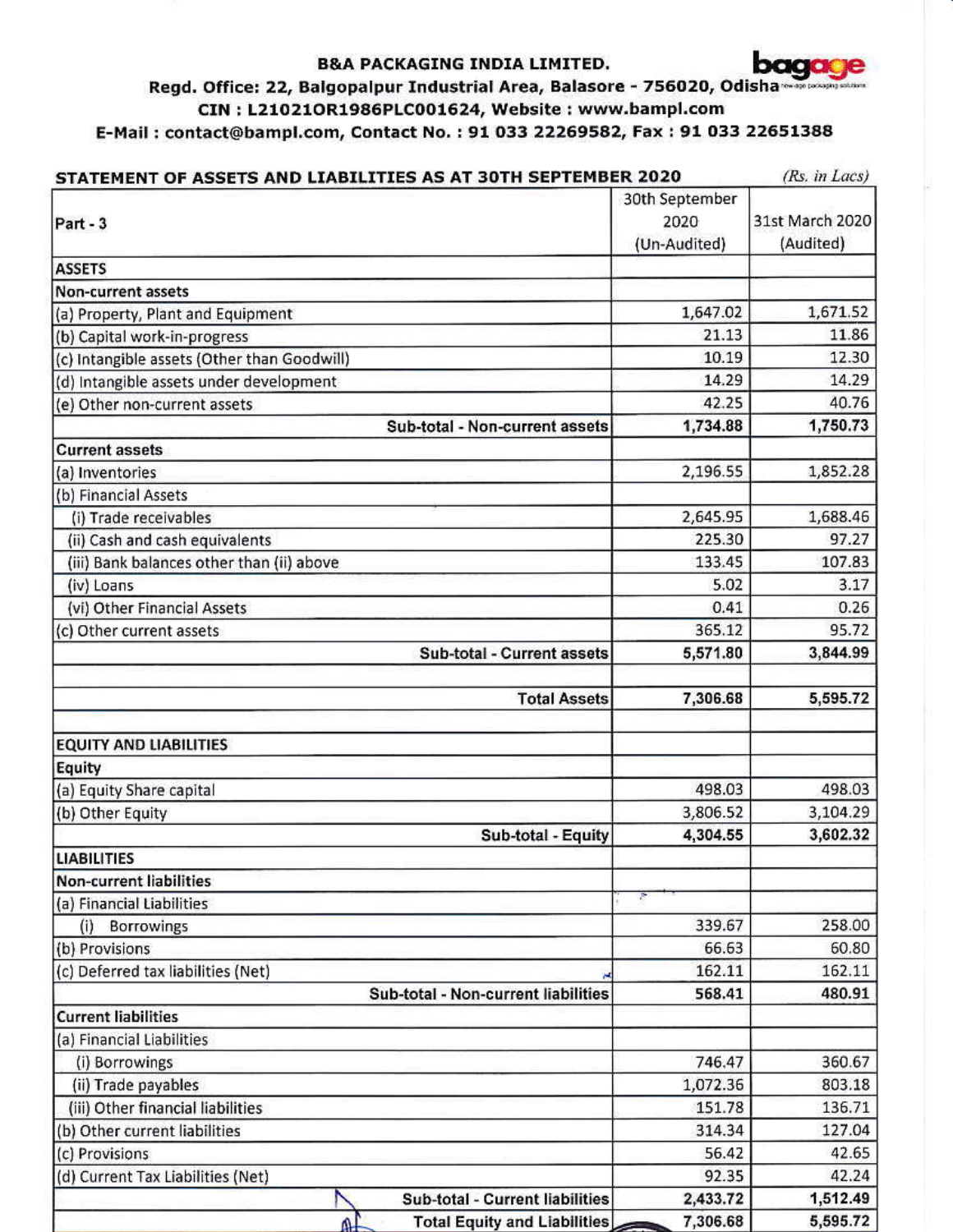

| Regd. Office: 22, Balgopalpur Industrial Area, Balasore - 756020, Odisha<br>CIN: L21021OR1986PLC001624, Website: www.bampl.com                                    |                              |                      |
|-------------------------------------------------------------------------------------------------------------------------------------------------------------------|------------------------------|----------------------|
|                                                                                                                                                                   |                              |                      |
|                                                                                                                                                                   |                              |                      |
| E-Mail: contact@bampl.com, Contact No.: 91 033 22269582, Fax: 91 033 22651388                                                                                     |                              |                      |
|                                                                                                                                                                   |                              |                      |
| Cash Flow Statement for the 6 months period ended 30th September, 2020                                                                                            |                              |                      |
|                                                                                                                                                                   |                              | (Rs. in Lacs)        |
|                                                                                                                                                                   | For the Period ended         | For the Period ended |
|                                                                                                                                                                   | 30th Sep, 2020               | 30th Sep, 2019       |
|                                                                                                                                                                   |                              |                      |
| A. Cash Flow from Operating Activities                                                                                                                            |                              |                      |
| Profit before Tax                                                                                                                                                 | 976.39                       | 628.31               |
| Adjustments for :-                                                                                                                                                |                              |                      |
| Depreciation and Amortization Expenses                                                                                                                            | 61.37                        | 66.42                |
| Finance Cost (considered in Financing Activities)                                                                                                                 | 75.87                        | 87.12                |
| Interest Income (considered in Investing Activities)                                                                                                              | (2.17)                       | (3.07)               |
| Increase / (Decrease) in Non-Current Provisions                                                                                                                   | 5.83                         | 8.09                 |
| Bad debts written off                                                                                                                                             |                              |                      |
| Loss on sale of assets                                                                                                                                            | 0.03                         | 4.93                 |
| Liabilities no longer required written off                                                                                                                        |                              |                      |
| Actuarial Gain / (Loss) on defined benefit obligations                                                                                                            |                              |                      |
|                                                                                                                                                                   | 1,117.32                     | 791.80               |
| Changes in Operating Assets & Liabilities :-                                                                                                                      |                              |                      |
| (Increase) / Decrease in Inventories                                                                                                                              | (344.27)                     | 611.18               |
| (Increase) / Decrease in Trade Receivables                                                                                                                        | (957.49)                     | (498.24)             |
| (Increase) / Decrease in Current Loans                                                                                                                            | (1.85)                       | (0.18)               |
| (Increase) / Decrease in Other Non-Current Assets                                                                                                                 | (1.49)                       | 10.33                |
| (Increase) / Decrease in Other Current Assets                                                                                                                     | (269, 40)                    | 97.94                |
| (Increase) / Decrease in Other Current Financial Assets                                                                                                           | (0.15)                       | 0.82                 |
| Increase / (Decrease) in Trade Payables                                                                                                                           | 269.18                       | (213.77)             |
| Increase / (Decrease) in Current Other Financial Liabilities                                                                                                      | 15.07                        | (24.71)              |
| Increase / (Decrease) in Other Current Liabilities                                                                                                                | 187.30                       | (16.46)              |
| Increase / (Decrease) in Current Provisions                                                                                                                       | 13.77                        | (21.57)              |
|                                                                                                                                                                   | 27.99                        | 737.14               |
| Less : Income Taxes Paid (Net of Refund, if any)                                                                                                                  | 224.06                       | 200.30               |
| Cash Generated from / (utilised in) Operating Activities (A)                                                                                                      | (196.07)                     | 536.84               |
|                                                                                                                                                                   |                              |                      |
| <b>B. Cash Flow from Investing Activities</b>                                                                                                                     |                              |                      |
| Purchase of Property, Plant & Equipment and Intangible Assets (including changes in CWIP                                                                          |                              |                      |
| & Intangible Assets under development)                                                                                                                            | (44.05)                      | (36.05)              |
| <b>Insurance Claim Received</b>                                                                                                                                   |                              |                      |
| Interest Income                                                                                                                                                   | 2.17                         | 3.07                 |
| (Investment in)/ Redemption of Current Bank Deposits                                                                                                              | (25.65)                      | (44.94)              |
| Cash Generated from / (utilised in) Investing Activities (B)                                                                                                      | (67.53)                      | (77.92)              |
|                                                                                                                                                                   |                              |                      |
| C. Cash Flow from Financing Activities                                                                                                                            |                              |                      |
| Increase / (Decrease) in Non-Current Borrowings                                                                                                                   | 81.67                        | (15.16)              |
| <b>Finance Cost</b>                                                                                                                                               | (75.87)                      | (87.12)              |
| Dividend Paid                                                                                                                                                     | 235.2<br>$\tau_{\rm r}$<br>÷ | (24.80)              |
| Dividend Distribution Tax paid                                                                                                                                    |                              | (5.10)               |
| Amounts deposited in Unpaid Dividend Bank Accounts                                                                                                                | 0.03                         | (1.79)               |
| Cash Generated from / (utilised in) Financing Activities (C)                                                                                                      | 5.83                         | (133.97)             |
|                                                                                                                                                                   |                              |                      |
| Net Increase in Cash & Cash Equivalents $\{(A) + (B) + (C) \}$                                                                                                    | ×<br>(257.77)                | 324.95               |
| Add: Cash and Cash Equivalents at the beginning of the year (Refer Note Below)                                                                                    | (263.40)                     | (857.86)             |
| Cash and Cash Equivalents at the end of the year (Refer Note Below)                                                                                               | (521.17)                     | (532.91)             |
|                                                                                                                                                                   |                              |                      |
| Cash and Cash Equivalent as per Balance Sheet at the beginning of the year                                                                                        | 97.27                        | 61.36                |
|                                                                                                                                                                   | (360.67)                     |                      |
| Less :- Current Borrowings as per Balance Sheet at the beginning of the year<br>Cash and Cash Equivalents at the beginning of the year as per Cash Flow Statement | (263.40)                     | (919.22)<br>(857.86) |
|                                                                                                                                                                   |                              |                      |
|                                                                                                                                                                   |                              |                      |
| Cash and Cash Equivalent as per Balance Sheet at the end of the year                                                                                              | 225.30                       | 52.39                |
| Less :- Current Borrowings as per Balance Sheet at the end of the year                                                                                            | (746.47)                     | (585.30)             |
| Cash and Cash Equivalents at the end of the year as per Cash Flow Statement                                                                                       | (521.17)                     | (532.91)             |